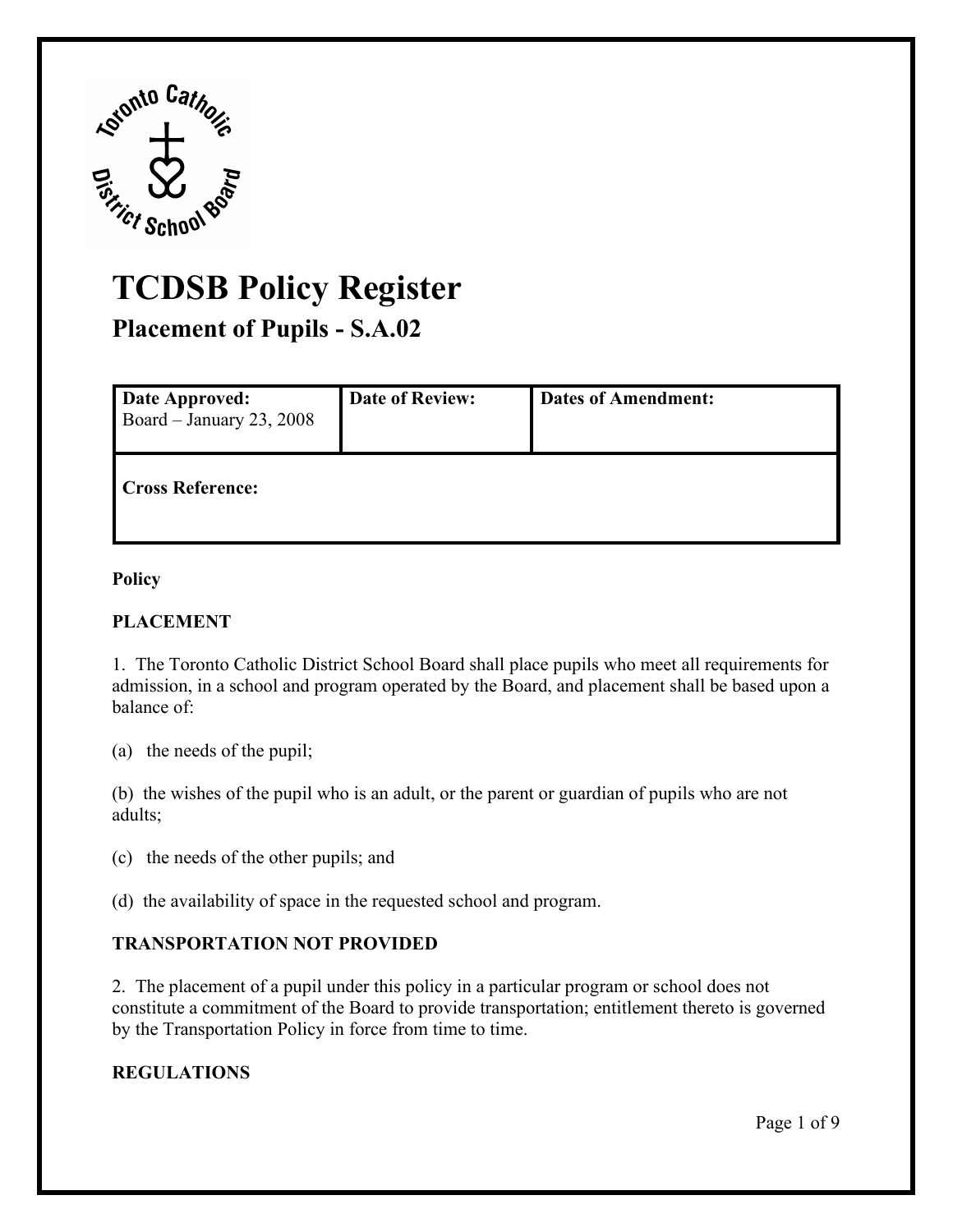

1. Director to Determine Appropriate Placement

(a) Subject to requirements of the appropriate legislation, and of the Policy and the Regulations, the Director of Education shall determine the appropriate placement of pupils in accordance with his/her judgment as to what will be in the best interest of all of the pupils in the system.

 shall develop guidelines and schedules by which applications for placement are to be considered. (b) For the purpose of the administration of the placement process, the Director of Education

(c) The Director of Education will establish the maximum loading for each school from time to time including the grade 9 maximum intake based on the on-the-ground capacity, plus portable capacity, plus an additional allocation for program flexibility for each secondary school. Any exceptions to these capacity figures will need to be approved by the Board of Trustees.

2. General Requirements Regarding Placement

(a) The expression **"**home school**"** as used in these Regulations:

i) means that school which the pupil actually attends, in the case of:

- 1) a secondary school pupil; 2) a pupil attending St. Michael's Choir School; 3) a pupil attending the School of the Arts; 4) a pupil attending a Ukrainian Rite Catholic School; 5) a pupil attending an adult learning centre;
- (ii) and otherwise means:

1) in the case of a person who resides within the attendance boundaries of a school for which the Board has established such boundaries, that school which is located within such boundaries;

2) in the case of a person who resides within Metropolitan Toronto but outside the attendance boundaries of a school for which the Board has established such boundaries, that school:

a) which is nearest by use of public thoroughfares to the place at which the pupil resides; or

b) to which the school bus (if there is one for which the pupil is eligible under the appropriate policy) carries the pupil;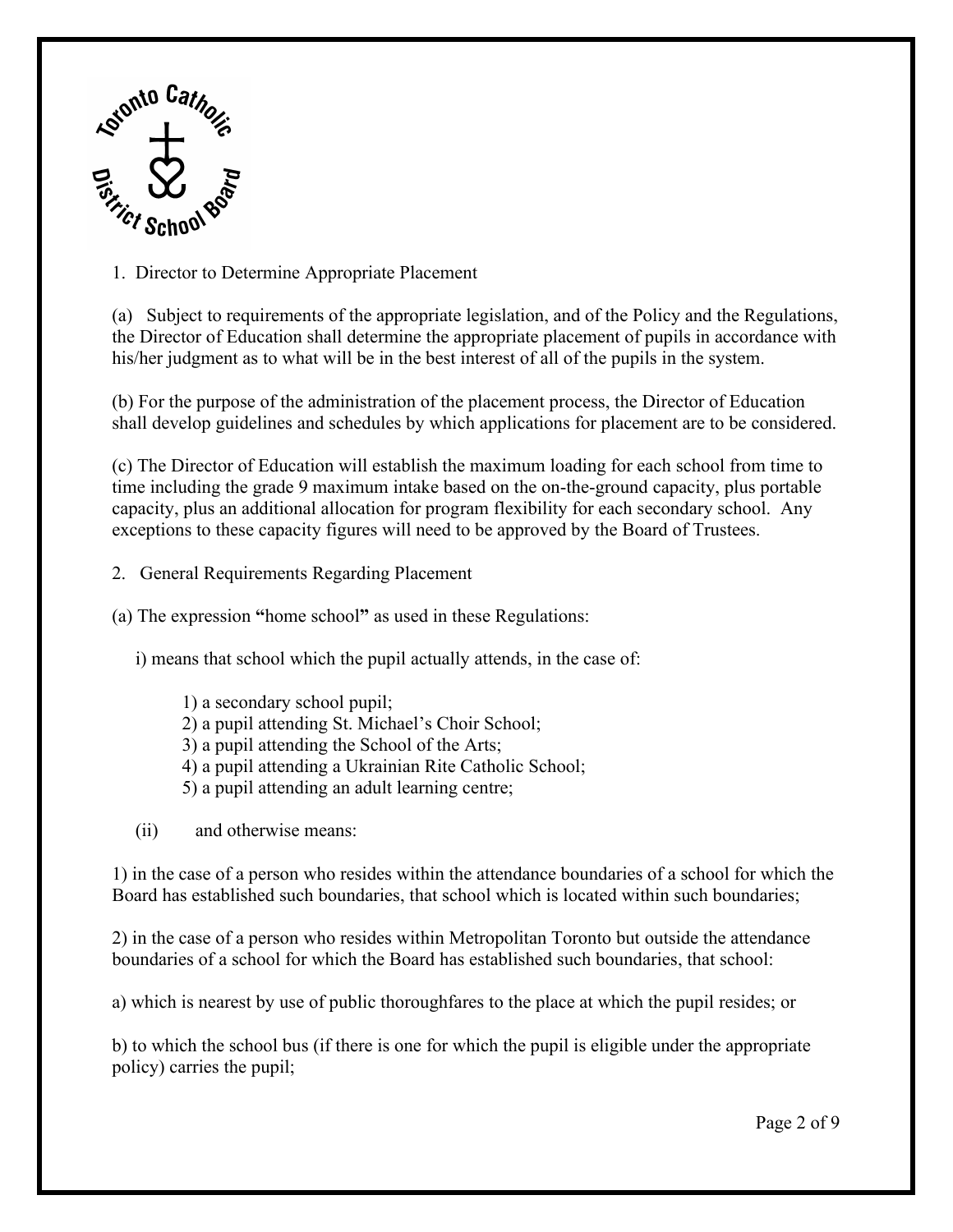

3) in the case of a person who does not reside within Metropolitan Toronto but is qualified under the Admission Policy by reason of separate school assessment in Metropolitan Toronto, that school which is nearest by use of public thoroughfares to the place that is assessed for separate school purposes by which the pupil qualifies for admission; and

4) in the case of a person who does not reside within Metropolitan Toronto and is not qualified under the Admission Policy by reason of separate school assessment in Metropolitan Toronto, that school which is determined by the Director of Education to be the home school.

(b) The expression **"geographic proximity"** takes into account:

- i) the actual direct distance involved;
- ii) the availability, and efficacy in the circumstances, of public transportation; and
- iii) natural and constructed barriers.

(c) Whenever a pupil has been identified as needing:

i) placement in a special education program;

- ii) a special education service;
- iii) placement in an English as a Second Language program;
- iv) placement in an English as a Second Dialect program; or

 v) placement in any other specialized program offered by the Board; and the program or service is not provided in the home school, the pupil shall be placed in the nearest school to the home of the pupil that, as determined by the Director of Education, has space available.

(d) To the extent possible (recognizing that not all programs and services can be offered in all schools) and subject to the other Regulations, a pupil shall be placed in the school of choice of the pupil who is an adult, or the parent or guardian of the pupil who is not an adult, as the case may be.

 (e) In the case of voluntary or elective programs that are not offered in all of the schools (including but not limited to Early French Immersion, Middle Immersion [FSL], Heritage Language, St. Michael's Choir School, Ukrainian Language Schools, School for the Arts):

i) the placement of a pupil in any such program shall be dependent in all cases upon:

1) compliance with any specific criteria otherwise established for the program;

2) the total capacity of the building in which the program is offered;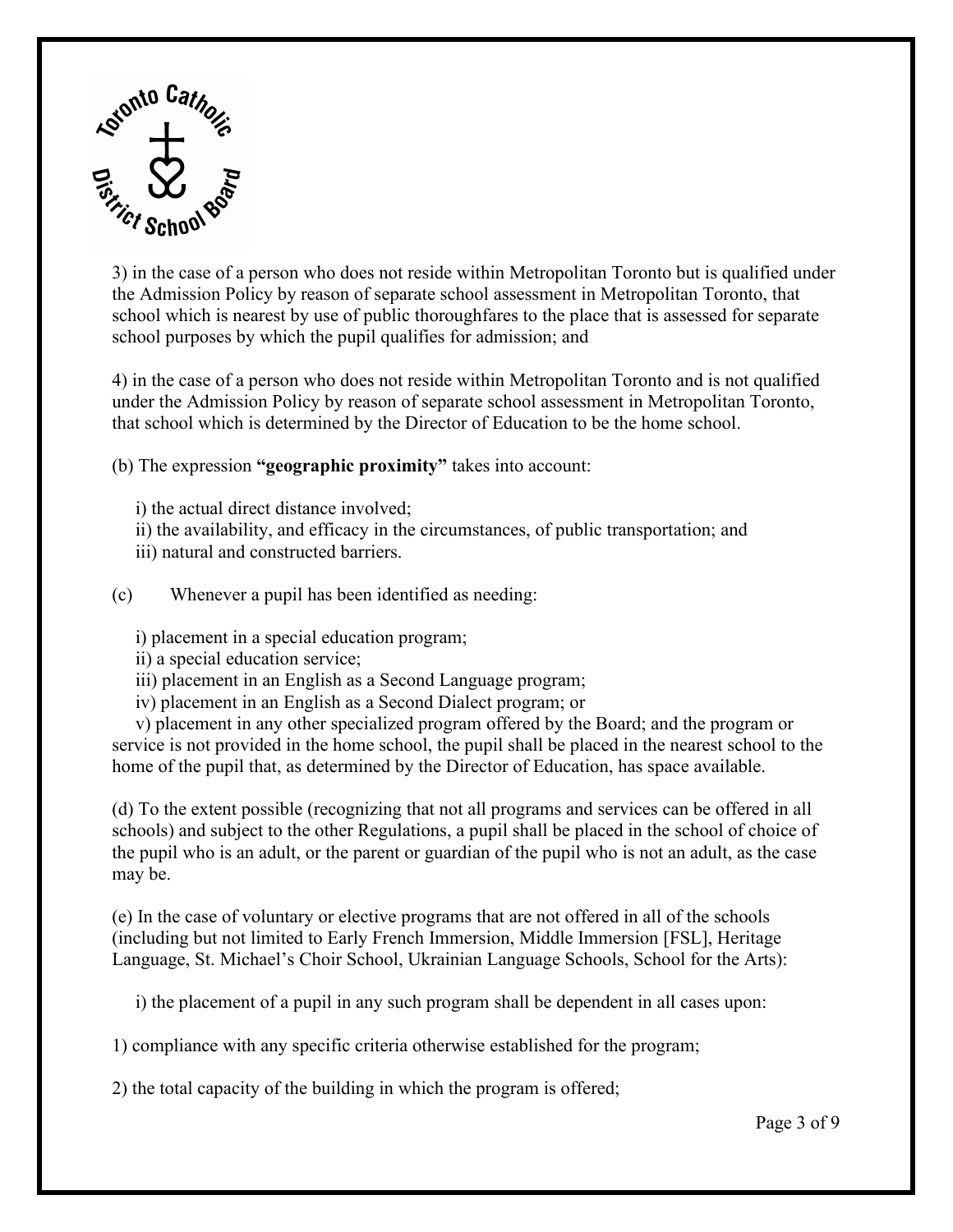

3) the number of portables (if any) on the site; and

4) the total capacity of the particular program, in the light of the limitations (if any) upon class size as a result of formulae contained in applicable collective agreements; and

ii) where there are more pupils seeking placement than there are places available:

1) waiting lists shall be maintained;

2) first priority of placement shall be given to the pupils in respect of whom the school is the home school; and

 3) subject to Regulation 2(e)(ii)(2), placement shall be based upon the date of receipt of applications for space in the respective programs.

3. Placement in an Elementary School

(a) Subject to the requirements of Regulation 2(d) and the program needs of the pupil:

i) where the Board has established attendance boundaries for an elementary school, a pupil shall not be placed in such school unless the pupil resides within the boundaries of such school; and

ii) where the Board has not established attendance boundaries for an elementary school, a pupil shall be placed in the home school unless the parent or guardian, if the pupil is not an adult, or the pupil if an adult, makes application for placement in another elementary school.

 iii) Elementary school attendance boundaries are dealt with on a school-by-school basis and only on approval by the Board of Trustees. Any changes to current attendance boundaries will need to be approved by the Board of Trustees. A joint report would be submitted to Administrative and Corporate Services Committee from the Planning & Facilities Department and the area superintendent.

4. Placement in a Secondary School:

The Usual Placement Process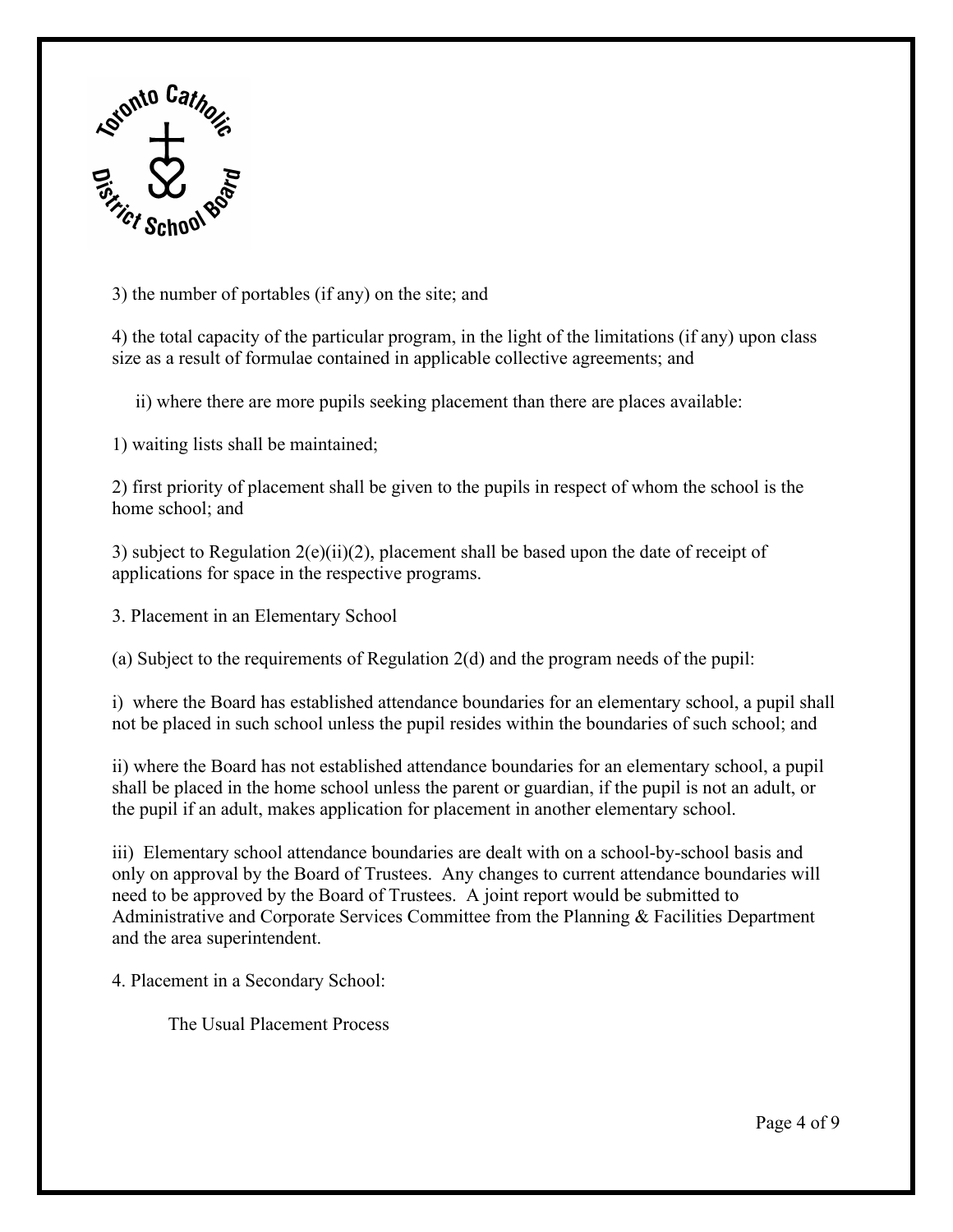

(a) An elementary student who is eligible for admission to a secondary school operated by the TCDSB may make an application for placement in the secondary school and program chosen by the student, and, subject to program and space limitations, shall be so placed.

 (b) Whenever due to program or space limitations, it is not initially possible to place all eligible elementary students in the secondary school of their respective choices, the Director of the following: Education shall offer a program-appropriate secondary school placement to students based upon

i) the availability of a suitable program consistent with their choices;

ii) siblings attending and returning in September to the secondary school of choice;

iii) the geographic proximity of the secondary school of choice to the school in which the student is currently enrolled.

(c) The placement of students on a non-credit bearing track will be centrally coordinated through the Special Services Department.

application and which has the available space. (d) Subject to Reg. 4(b), any elementary student who cannot be accommodated in the secondary school of choice will be offered placement in that secondary school and appropriate program which is closest to the elementary school in which the student is enrolled at the time of

following reasons only: i) grade 8 students placed in a TCDSB secondary school for grade 9 are permitted to submit a change form approved by the current school's principal, and placed in Priority 1 for the

1) there is a level change in a compulsory course for the student and that level is not offered by the original school of choice;

secondary school; 2) the student's new residence places the student in another attendance area at least 5 km from the original school placement, and/or the new residence is in closer proximity to another TCDSB

ii) students submitting change forms for other reasons shall be placed in Priority 3.

 to another TCDSB secondary school will have three (3) choices: (e) An elementary student who is redirected from their first choice of a TCDSB secondary school

i) accept the new placement;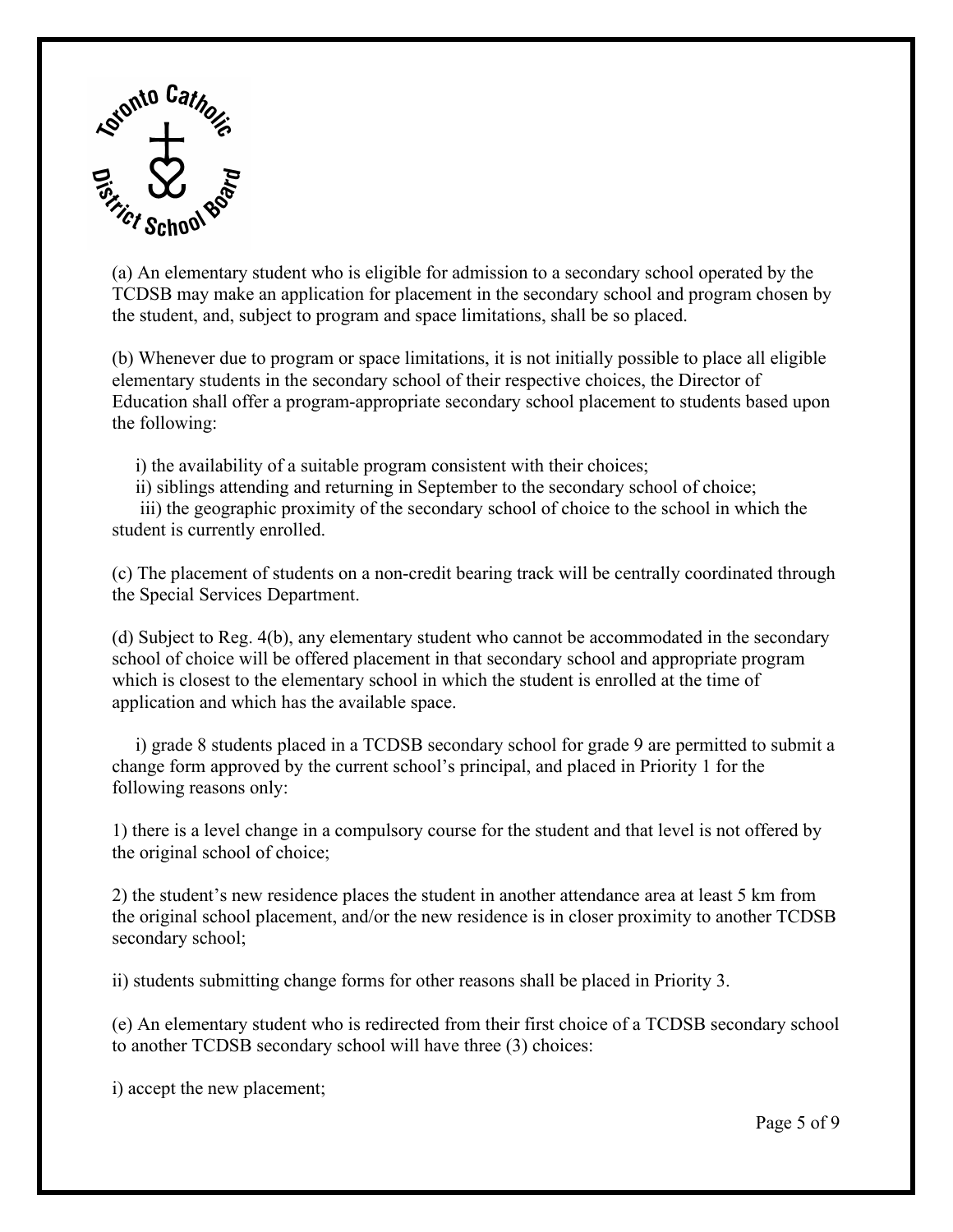

ii) reject the new placement and be placed on the priority 1 waiting list of their first choice;

iii) accept the redirection and also be placed on the priority 2 waiting list of their first choice until the end of May.

(f) Whenever, due to program or space limitations it is not possible initially to place all secondary school pupils in the secondary schools of their respective choices or the appropriate alternate places that are acceptable to them, the Director of Education shall add the names of the pupils who have not been so placed to the waiting lists for the respective secondary school and program (both grade and level), ranked according to the five priorities described in this Regulation, and shall thereafter, as space becomes available, place the pupils according to their respective positions on the Priority lists.

TCDSB secondary school waiting list priorities are as follows:

i) Priority 1 waiting list students shall include:

TCDSB grade 8 pupils who have been offered a grade 9 placement in a secondary school other than the secondary school of choice and have rejected that placement;

· TCDSB grade 8 pupils who have a new residence 5 km from the original school placement or much closer to another TCDSB secondary school;

· TCDSB grade 8 pupils whose applications have been received after the initial deadline date for placement;

· non-metro TCDSB grade 8 pupils who have been in the TCDSB for the past three consecutive years;

secondary school all other applicants from grade 9 to grade 12 who are entitled by law to attend a TCDSB

ii) Priority 2 waiting list students shall include:

secondary school<br>ii) Priority 2 waiting list students shall include:<br>· redirected grade 9 applicants who have accepted the alternative placement but wish to remain on the waiting list of first choice until the end of May.

iii) Priority 3 waiting list students shall include:

iii) Priority 3 waiting list students shall include:<br>· grade 9 applicants who have been accepted to, and wish to retain, their original choice of a changed. These students will remain on the waiting list until the end of May.<br>iv) Priority 4 waiting list students shall include: Page 6 of 9 TCDSB secondary school but who have subsequently requested that their placement be

iv) Priority 4 waiting list students shall include: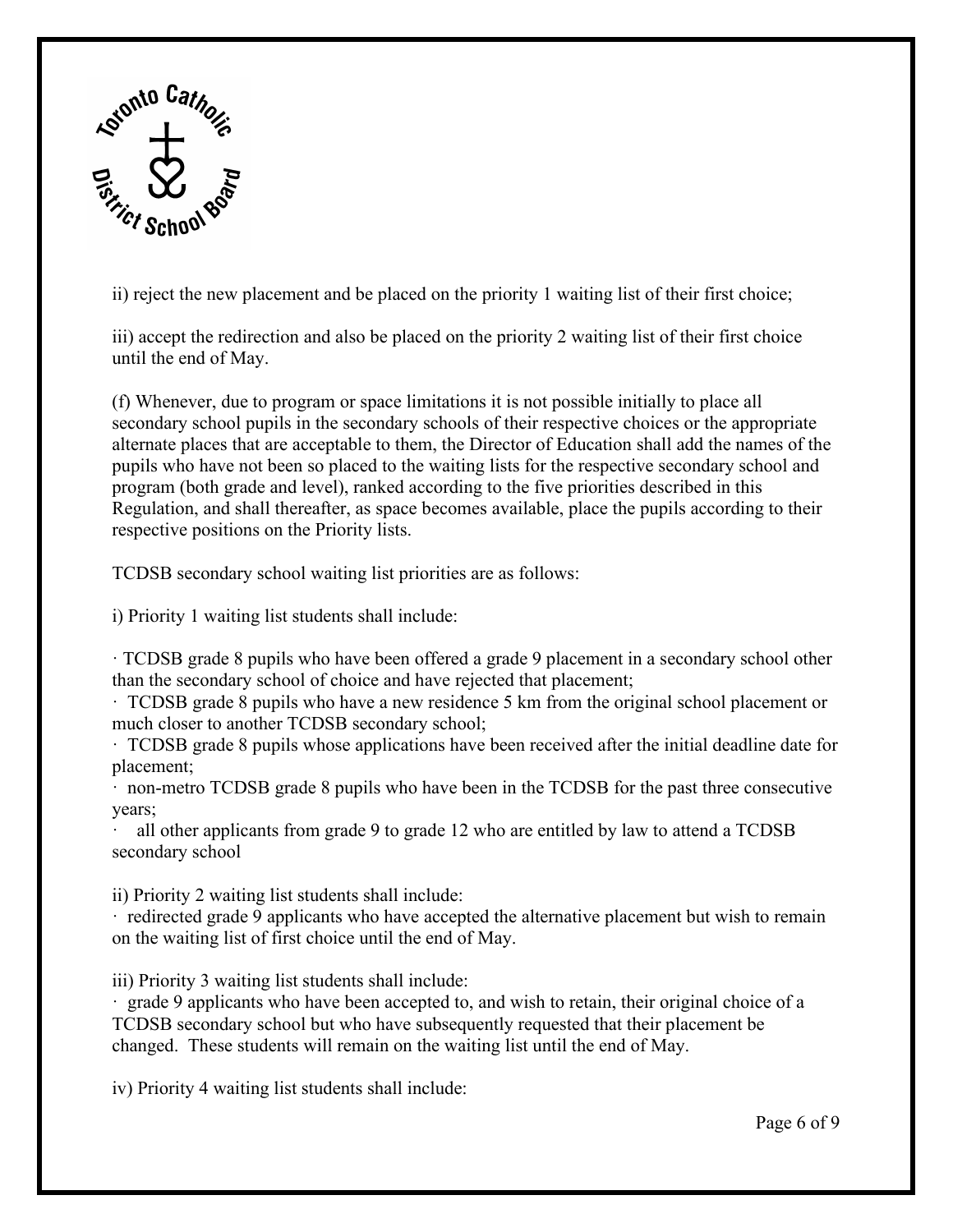

 consecutive years in the TCDSB.  $\cdot$  TCDSB grade 8 students who reside outside the city of Toronto with less than three (3)

 · Catholic students residing outside the city of Toronto and attending a school in their home board.

v) Priority 5 waiting list students shall include:

v) Catholic foreign students who meet the admission requirements.

vi) Priority 6 waiting list students shall include:

 $\cdot$  non-Catholic students residing outside the city of Toronto and attending a school in their home board.

vii) priority 7 waiting list students shall include:

· non-Catholic foreign students who meet the admission requirements.

placement, again, if program and space limitations so permit. g) All students on a Priority 1 waiting list will be offered a placement if program and space limitations so permit. Thereafter, the remaining students on other waiting lists will be offered a

h) TCDSB grade 10 to grade 12 TCDSB students who wish a transfer from their present secondary school to another TCDSB secondary school do so with the assistance of the school principal/designate who will then make contact with the principal/designate of the requested school.

5. Placement in a Secondary School other than the Usual Placement Process.

(a) Placement in a secondary school or program operated by the Board shall be dependent upon whether there is space available in the secondary school and program selected by the pupil, in the case of both:

i) an elementary pupil who applies for placement after the placement process for elementary pupils concludes on the first day of the school year (or such later date as the Director of Education may determine); and

ii) a pupil who applies for placement in a grade other than grade 9.

 (b) Where, after the beginning of the school year (or such later date as the Director of Education may determine), pupils who have a right to attend apply for placement in secondary schools operated by the Board, and there are insufficient pupil places readily available in the schools or the programs in which the pupils seek placement: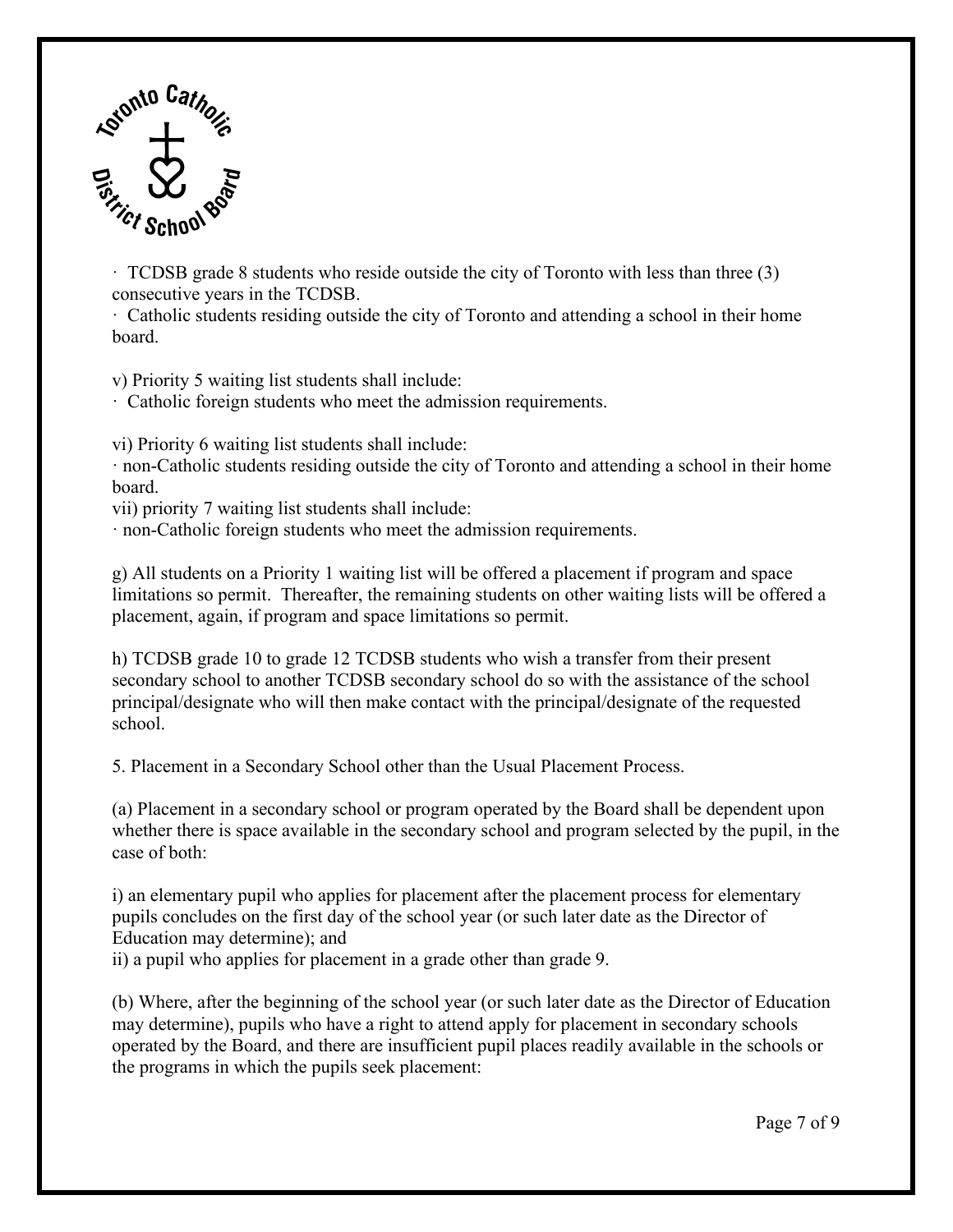

i) the Director of Education shall give priority to those pupils who are without a publicly funded pupil place (in either the public school system or the separate school system) excluding those pupils who have chosen to give up a publicly funded pupil place; and ii) the Director of Education shall attempt to place the pupil as soon as possible in the secondary school of choice of the pupil or the secondary school nearest to such school.

6. Placement in St. Michael's Choir School

(a) As a condition of placement in St. Michael's Choir School, a pupil shall pass the appropriate aptitude tests to the satisfaction of the Director of Education.

(b) Each pupil admitted to St. Michael's Choir School shall take extra lessons in music, the cost of which shall be borne by the pupil or the parent or guardian of the pupil.

(c) Non-metro resident students, who are eligible under policy S.A.01, Admission of Pupils, may be admitted under the following circumstances:

i) that students meet all necessary criteria for the school as outlined in a) and b) herein; and ii) that all qualifying Metro students applying in any year are accepted first.

7. Placement in Schools for the Arts:

(a) Admission of a student is based upon:

i) Toronto Catholic District School Board Admissions Policy, and

ii) successful audition, portfolio review, or meets program admission requirements, and

iii) successful completion of the previous grade/program, and

 may be admitted into the remaining spaces after the placement of successful Metro applicants. iv) in the case of a non-metro resident who is eligible under policy S.A.01, Admission of Pupils,

(b) The selection committee will consider demonstrated ability, potential, commitment and enthusiasm.

8. Placement of an Adult in a Special Program at Monsignor Fraser College

 (a) Placement in the program at Monsignor Fraser College will be limited by the availability of resources and program space. The placement will be made by a Committee as described herein. The normal placement will not exceed three years. Applicants not placed at Monsignor Fraser College will be given counselling as to alternative placement elsewhere.